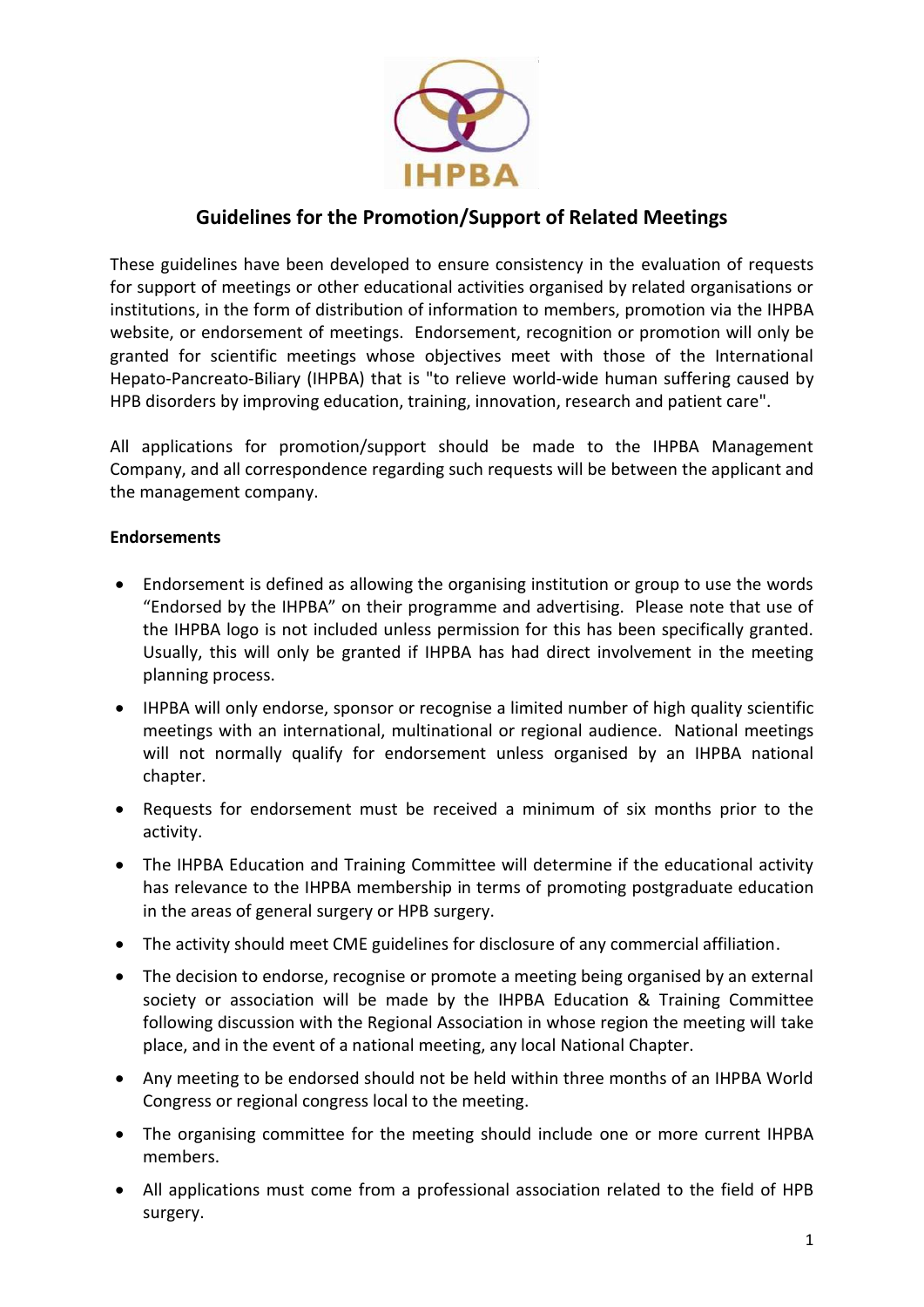• The price charged for endorsement of an activity is \$750.00. The fee for distribution of information to the IHPBA database is not included in the endorsement fee.

# **Mailings**

- Mailing list access is defined as a request to distribute promotional materials for the meeting to the IHPBA membership database. This database currently numbers over 2,000 specialist HPB surgeons worldwide.
- The electronic mailing will be distributed from the IHPBA management office; under no circumstances will member email addresses be given to any other organisation.
- Requests for mailings must be received three months prior to any activity.
- The price charged for a mailing conducted on behalf of non-members is \$500.00.
- The price charged for a mailing conducted on behalf of members is \$200.00.
- IHPBA will waive the above mailing fees if a minimum 20% discount on registration fees is offered to IHPBA members.
- The organising committee for the meeting should include one or more current IHPBA members.
- All applications must come from a professional association related to the field of HPB surgery.

# **Listing /Link on IHPBA Website**

This can be added to the IHPBA website if approved by the Education and Training Committee. This will not incur a charge.

- The organising committee for the meeting should include one or more current IHPBA members.
- All applications must come from a professional association related to the field of HPB surgery.

### **Reciprocal (contra) Promotional Arrangements**

IHPBA may from time to time agree to support cross-promotional agreements for the World Congress with organisers of other events. These arrangements will be individually negotiated, and we welcome suggestions of how IHPBA can work with related events for mutual benefit.

### **Application Process:**

An online application must be submitted to request endorsement, mailing, and/or listing on the website of the IHPBA in accordance with the timelines established above. The Education and Training Committee will review the application and render a decision in a timely manner. A final decision is subject to committee review. Applications may be submitted at <http://www.cvent.com/d/9vqdtv/4W>.